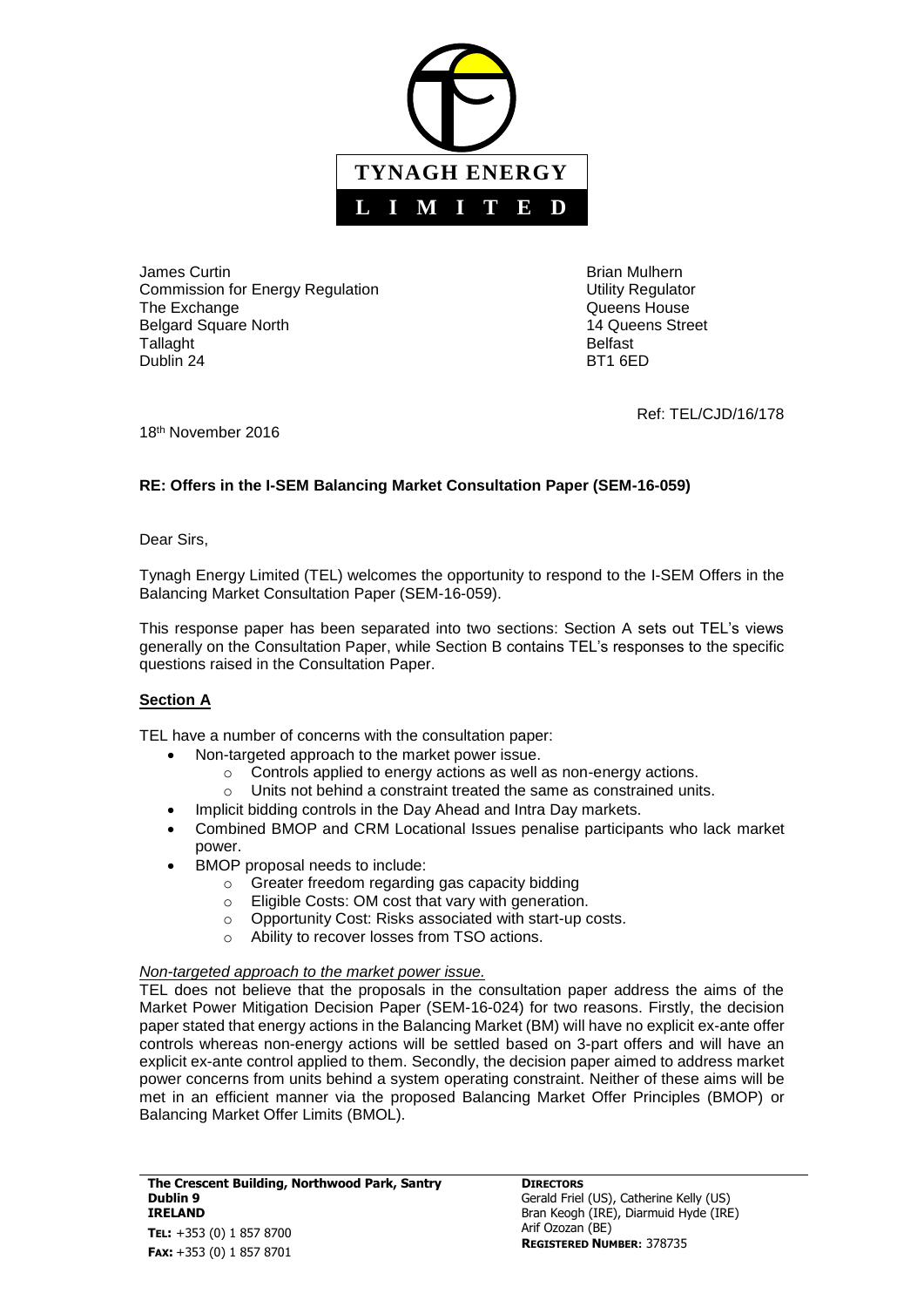

The BMOP and BMOL are non-targeted approaches that will place ex-ante controls on **both** energy and non-energy actions, directly contradicting the SEMC decision in the Market Power Mitigation Decision Paper. TEL does not believe it is possible to apply the current proposal of controls on the 3-part offers in the BM for non-energy actions only. The T&SC and Grid Code highlights that complex offers (3-part offers) will be used in the scheduling and dispatching decisions by the TSO<sup>1</sup>. The primary source of commercial data for the Long Term Schedule (LTS) and Real Time Commitment (RTC) schedules is the complex offers. It is possible that energy actions could be issued through the LTS or RTC if the TSOs identify a lack of generation to meet demand and determine that an early energy action is required to rectify the issue. Considering that complex (3-part offers) can be used for energy actions it is inappropriate to apply ex-ante BMOP or BMOL to the non-energy complex bids when they are only determined to be non-energy actions ex-post.

The flagging and tagging approach, which will be used to determine energy and non-energy actions, will flag the majority of actions taken by the TSO as a non-energy actions i.e. for every non-energy action taken by the TSO, the resulting action will be flagged as non-energy. This double tagging of actions as non-energy will result in bids submitted by participants who are not behind a constraint being forced to be BMOP compliant i.e. short run marginal costs (SRMC). If a plant is being constrained on it is the plant with market power, however the current proposal classifies any plant that can be constrained off as having market power. This is not the case as the cheapest plant to turn off will be selected. If a potential constrained off plant increases their price they will not be selected and the next cheapest plant will i.e. the constrained off plant holds no market power. As a consequence of the flagging and tagging approach the SEMC decision to only<sup>2</sup> target bids submitted by generators that are behind a system operating constraint is not being achieved. TEL believes that this issue needs to be addressed before making a decision otherwise participants will be subject to market power restrictions without having the upside of the locational constraint payments. This will see temporary constraints drive the energy markets.

Furthermore, the proposal to possibly include ex-ante controls on the energy action simple bids is a concerning step away from the Market Power Mitigation Decision Paper. This proposal is an over regulated approach and will distort bidding in the DAM and IDM. This is contrary to the decision paper where it states "no ex-ante bidding controls will be applied to offers submitted by market participant in the DAM and IDM".

*Implicit bidding controls in the Day Ahead and Intra Day markets.* TEL think two possible scenarios could occur with the proposed offer controls.

## Scenario 1:

TEL are concerned that the proposed BMOP could have a negative impact on the DAM and IDM. The over flagging of actions as non-energy actions and the potential to apply controls on the incs and decs for energy actions could result in distorted prices in the BM. The enforced SRMC bidding in the BM will force market participants, who have not recovered all their fixed costs in CRM, to bid their fixed costs in the DAM and IDM. TEL believes that most participants that clear in the unconstrained CRM auction will not recover all of their fixed costs and will have to recover their remaining fixed costs in the energy markets. As a result of the CRM and the proposed BMOP, this may result in DAM and IDM prices being higher than the BM price. The expectation of lower BM prices could see suppliers not clearing or worse not participating in the DAM and IDM. The combined effects of the reduced CRM and a BMOP could result in a DAM and IDM with limited liquidity which is fundamental to the success of I-SEM.

#### Scenario 2:

l

**TYNAGH ENERGY LIMITED**

<sup>&</sup>lt;sup>1</sup> The Scheduling and Dispatch Process Plain English – Source of Commercial Data

<sup>2</sup> Market Power Mitigation Decision Paper (SEM-16-024).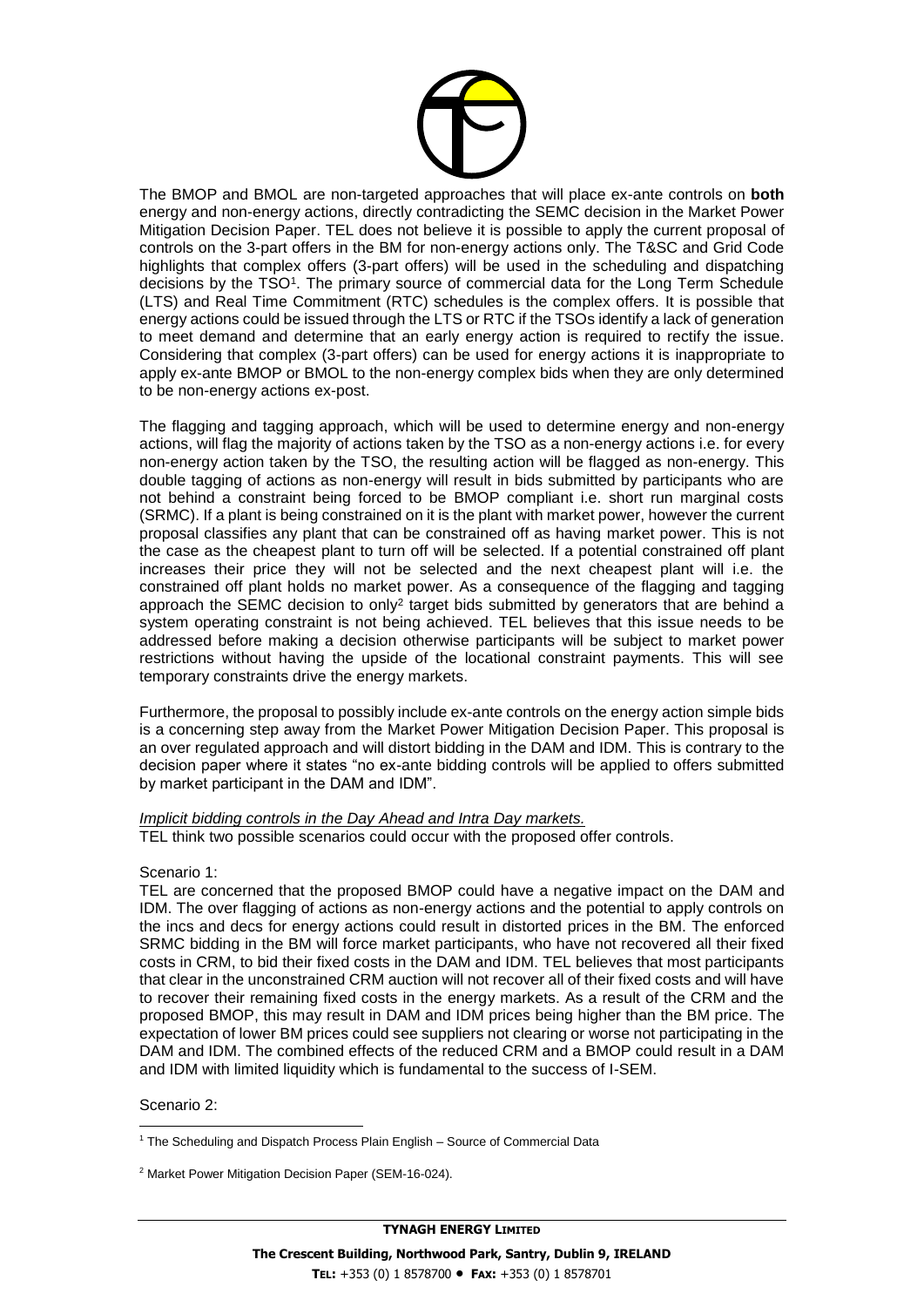

Participants will require a DAM/IDM position to fulfil their CRM Reliability Options (RO) requirement otherwise they are reliant on the TSO actions in the BM. Considering suppliers will know there is SRMC bidding in the BM and could be willing to spill into the BM if prices are not favourable in the DAM/IDM, RO holders will be forced into bidding close to SRMC in the DAM/IDM in order to limit their exposure to the RO. This indirect SRMC control of bids in the DAM and IDM implicitly contradicts the Market Power Mitigation Decision Paper when it stated that no ex-ante controls will be applied to offers submitted by market participants in the DAM and IDM. This will see plants not recover their fixed cost shortfall.

#### *Inequitable consequences from combined BMOP and CRM locational proposal.*

TEL believe that the CRM locational paper will result in participants not recovering all of their fixed costs assuming similar capacity auction results to ISO-NE (capacity auction cleared at \$0). It is highly likely that unconstrained participants will have to recover their remaining fixed costs through the energy markets. However, if the BMOP is applied participants will be exposed to directly regulated SRMC bidding in the BM and indirectly regulated SRMC bidding in the DAM and IDM. If participants are unable to recover fixed costs due to the BMOP it could lead to distorted exit signals.

TEL would urge the SEMC to perform the necessary analysis before making such a significant decision that may (in conjunction with a locational CRM) lead to uncontrolled exit.

#### *BMOP changes:*

- o Greater freedom regarding gas capacity bidding
- o Eligible Costs: OM cost that vary with generation.
- o Opportunity Cost: Risks associated with start-up costs.
- o Ability to recover losses from TSO actions.

TEL believe that the revisions to eligible costs, the definition of opportunity cost, foregone revenues and unintended consequence (dec prices) of exposing participants to additional costs due to TSO actions are penal to generators.

While TEL see some merit with the inclusion of Long Term Gas Transportation Capacity costs, the removal of daily and monthly gas capacity costs will not provide the greatest benefit to consumers. If plants are only able to bid in annual gas capacity costs, then they will need to recover these over their projected running. Hence, if they rarely run this may be far higher than bidding in daily gas capacity. Possibly this should refer to a split of annual and daily with direct reference to their previous years physical running.

The removal of Variable Maintenance (VM) costs in the SRMC must be considered in conjunction with the CRM locational issues paper. If VM is no longer applied through VOM and must be recovered through fixed costs i.e. CRM payments, this will place locational constrained plants at an advantage. Locational constrained plants are guaranteed to recover all of their fixed costs whereas unconstrained plants have to consider bidding strategies that will be successful in the CRM auction i.e. bid below fixed costs in order to be successful in the auction. The proposal to remove VM from the SRMC bidding reduces the ability of plants which have no market power to recover maintenance costs, whereas the plants with market power will safely recover all of their maintenance costs.

It appears that the CRM parameters paper has taken a different view on fixed and variable cost recovery than the Offers consultation. In paragraph 6.2.23 of the CRM paper, the SEM Committee seems to suggest that generators will recover a portion of variable maintenance costs in the energy market. However, in Section 4.2.2 of the bidding paper the SEM Committee states that maintenance costs are not considered variable in nature and are therefore not considered by SEM Committee as eligible cost items for inclusion in offers.

**TYNAGH ENERGY LIMITED**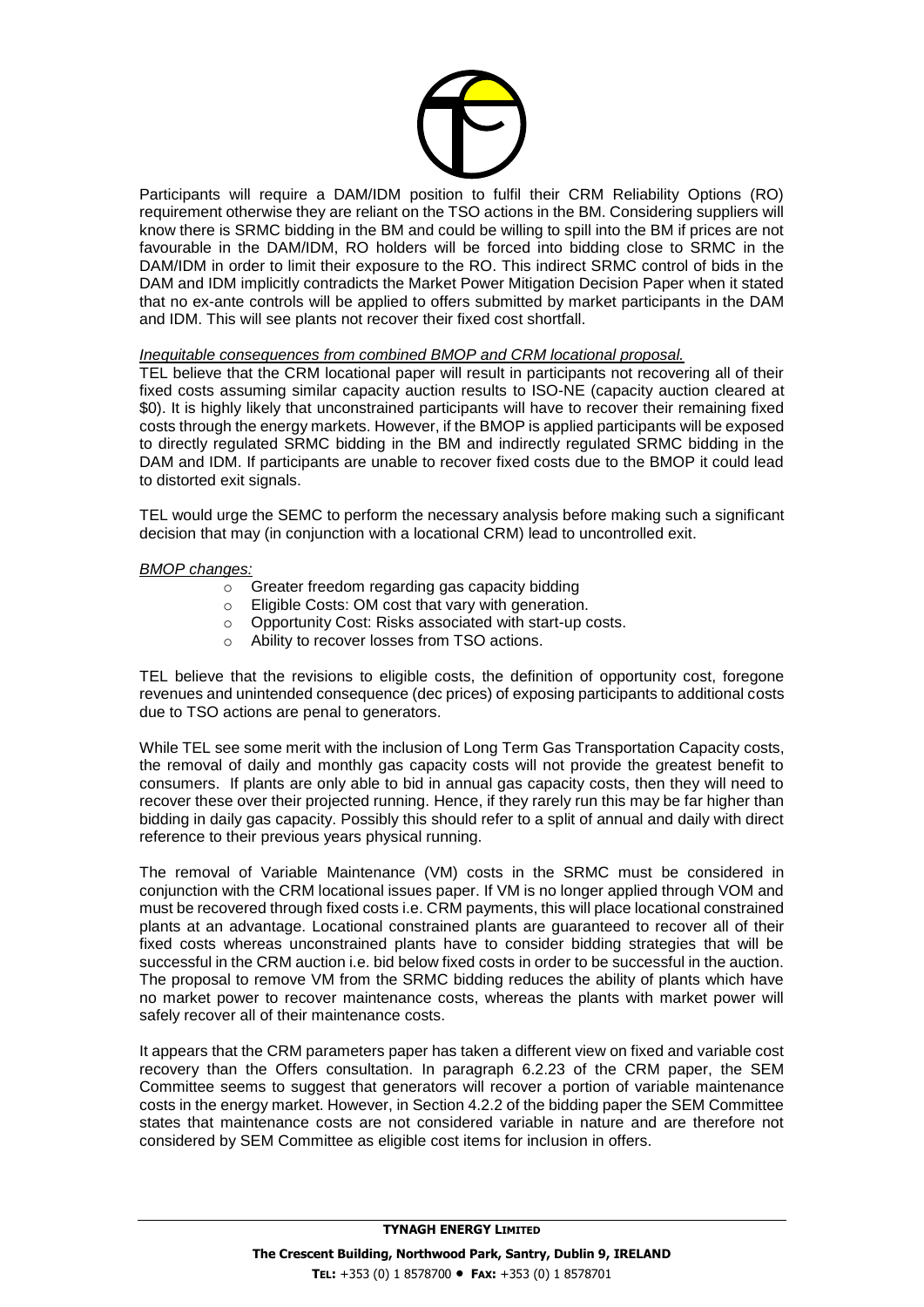

TEL does not agree that a "*reasonable provision for increased risk to plant…*" should be removed from the BMOP. These risks are real and it should not be expected for generators to take all of the exposure especially considering the potential impact the BMOP will have on the DAM and IDM.

The proposal to structure decremental offers similar to incremental offers exposes market participants to unjust costs due to TSO actions. The following scenario was presented to the Rules Working Group:

A plant is running from D-1 and has an ex ante PN to run through D, but is constrained off at 10AM prior to their EUPHEMIA bid submission. If the plant has to bid in their start-up cost into EUPHEMIA they are far less likely to be on in the market (as shown from the EUPHEMIA trials) than they would have been if they did not bid in their start-up costs. The plant may lose out on a number of days running if they are forced to bid in their start-up costs purely because they were constrained off. This would put the plant at a significant financial disadvantage.

#### The response<sup>3</sup> from the project team was:

"…*If a unit is constrained off with its Simple COD applicable for settlement (which do not have a BCOP applied), units can bid in a way that they can recover subsequent start costs through submitting a negative dec price, which is consistent with the requirement that inc prices would always have to be greater than dec prices. With the sign convention, a negative dec price times a negative dec quantity, as would be the case for a constraint action, would result in a payment to the generator to be constrained off..*.".

The proposed BMOP states that incremental offers cannot include fuel costs for "*preparing the set or unit for generation (starting up)*" and that "*eligible cost items in respect of decremental offers shall be calculated using the same principles and methodology used to calculate those in respect of incremental offers*". This proposal places significant cost and scheduling risk on participants due to TSO actions that unfairly impacts on the participants DAM/IDM scheduling. Specifically this targets those plant who do not have market power at times when other plant have market power and have been more than adequately compensated elsewhere.

## **Section B**

*Consultation Question 1 - Do you agree with the proposed approaches to offer controls in the Balancing Market for I-SEM outlined above? If a respondent does not agree with any part of a proposed approach, please specify why and provide detailed alternative.*

TEL do not agree with the proposed approaches to offer controls in the BM. As stated in Section A, the proposals are a blanket approach that do not solve the issues identified in the Market Power Mitigation Decision Paper. TEL have provided an alternative in our response to the CRM locational issues paper. This can be found in the appendix.

TEL does not agree with the proposed approaches to offer controls in the BM. The proposed approach does not target market power and its affects are not limited solely to the Balancing Market as specified in the Market Power Mitigation Decision Paper. The proposed BMOP and BMOL are non-target approaches to the market power arising from the system operating constraints and CRM locational constraints. The proposed controls affect units which have no market power as well as potentially controlling all energy actions in the Balancing Market. The knock on affects on the Day Ahead Market and Intra Day Market could result in significant liquidity issues. The combined impact of the CRM locational issues and the proposed offer controls could result in an uncontrolled exit of plants in the near term which is not a desirable scenario for all market participants.

l <sup>3</sup> Comment 752 from the Market Rules Working Group Comments and Feedback spreadsheet.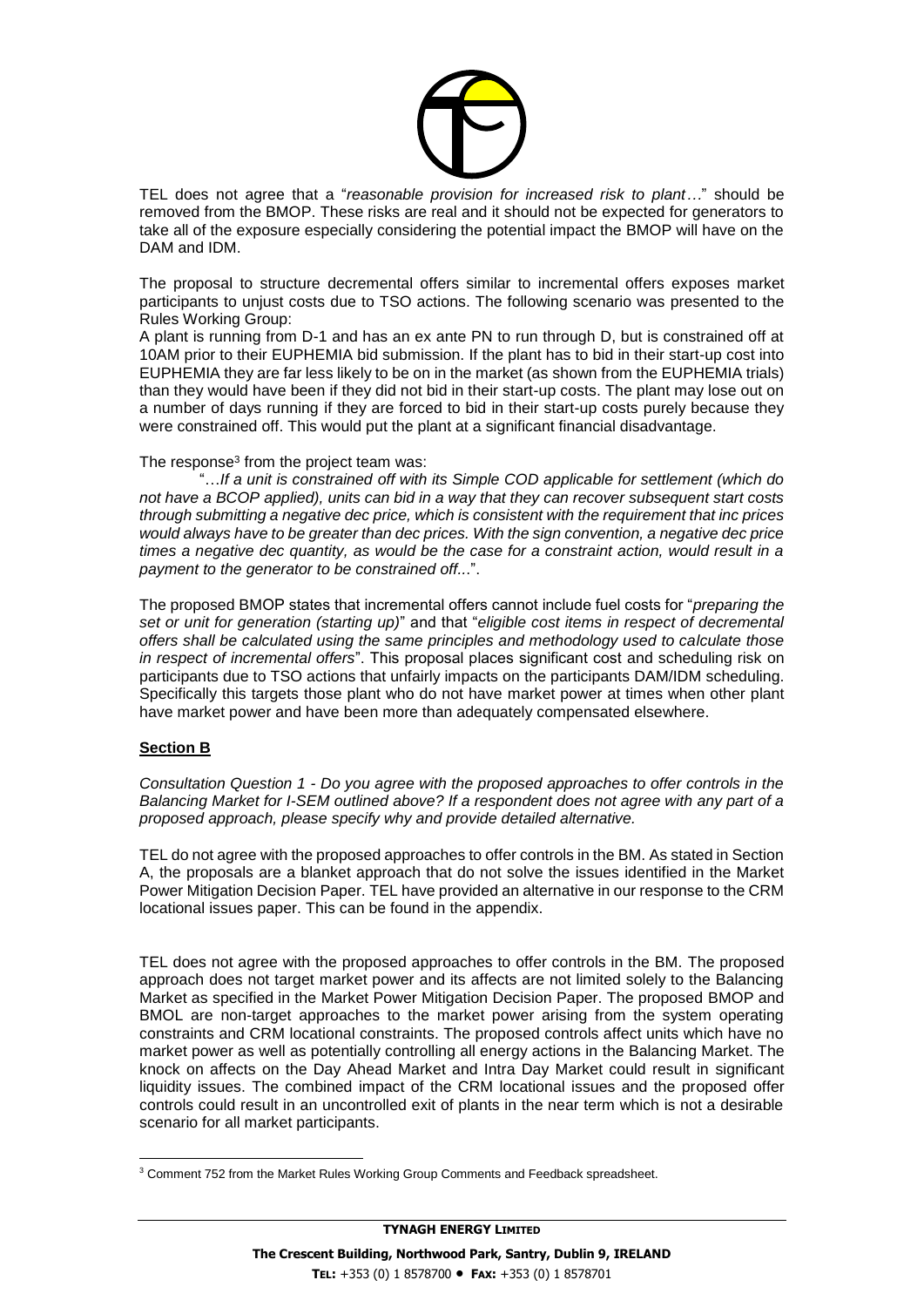

*Consultation Question 2 - Which of the options identified within this Consultation Paper would be most appropriate for the introduction of offer controls under I-SEM?11 If a respondent does not agree with any of options identified, please specify why and provide detailed alternative. If a respondent has a preferred option, please indicate whether any aspect of the preferred option should be amended?*

TEL would urge the SEMC to reconsider their proposed approaches as we think both the BMOP and BMOL are non-targeted approaches that do not solve the issues raised in the Market Power Mitigation Decision Paper.

TEL think a second viable alternative would be for participants to offer two sets of complex offers, a non-energy offer (SRMC) and an energy offer (no controls). The TSO would use the energy complex offers to schedule the system. If a non-energy decision was made, the bid would be cleared from the non-energy offer. Whereas, if an energy decision was made the participant would receive their energy offer price. Such a solution would identify and not penalise the energy actions in the LTS and RTC models.

I trust that these comments will prove helpful and should you have any queries, please do not hesitate to contact me.

Yours sincerely,

**Cormac Daly Risk and Regulatory Manager**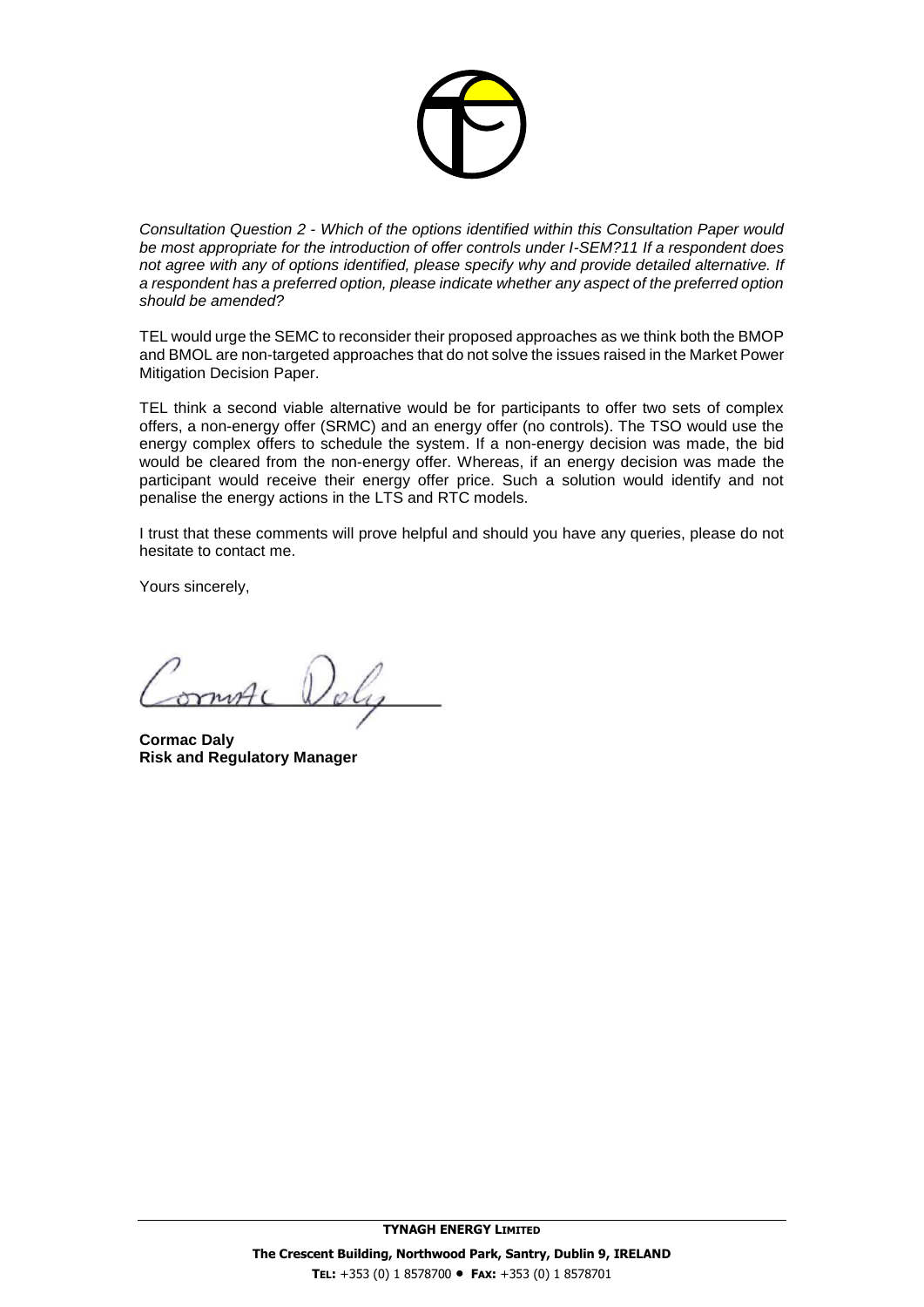

## **Appendix A**

The problem that has to be solved has two aspects to it:

- the need to adequately reward the availability of generating capacity in a manner that complies with State aid guidelines and does not distort the energy market (we will refer to this as the "Capacity Issue"); and
- system constraints issues that require the continued viability of certain constrained-on plant (we will refer to this as the "System Constraints Issue").

A potential solution is to split these two issues up and to resolve each one on a self-contained basis. TEL proposes the following package of solutions:

- Capacity Issue: operate an unconstrained capacity market under which ROs are allocated solely by auction result (and might therefore be expected to be awarded to the most efficient plant). In the event of excessive capacity on a market-wide basis, the RO price would be expected to tend towards zero. This will be more likely to meet State aid requirements.
- System Constraints Issue: offer a "Strategic Reserve" contract (being, we acknowledge, a new form of contract that would need to be designed) to each plant that is identified as being required for system security reasons, but which has not been successful in the RO auction. The contract will be for audited fixed costs plus a normal profit. These plant will be required to bid into the Energy Markets at a price of long run fixed costs minus the clearing price in the CRM Auction. There would also be a claw back of 95% on any additional profit that the plant would make through the energy markets. The plants will then earn sufficient revenue that they will meet their fixed costs, but will not effectively be double paid.

This type of contract is already being offered by National Grid in GB (though granted currently for durations of 3-6 months).

Some features of the proposed solution are:

- 1) It solves the Capacity Issue
- 2) It solves the System Constraints Issue
- 3) This will not cause a distortion of the energy market as the less efficient plant will be required to bid in their LRMC less the capacity clearing price. Subsequently they should stay in the same merit order position as they would with an unconstrained auction. This assumes that all other participants will seek to recover their fixed costs in the energy market.
- 4) There will be no perverse incentive. The constraint affected efficient plants would have an incentive to win in the auction, and earn greater profit in the energy markets rather than have a limited regulated profit through the strategic reserve.
- 5) The CRM cost to the consumer as modelled in Appendix B is likely to be reduced.
- 6) Most significantly the auction will be far more likely to clear a European State aid test.

The table below highlights a comparison of the proposal with "Option C and no compensation"(which appears to be the option preferred by the Regulatory Authorities), using the criteria that have been considered in the consultation: